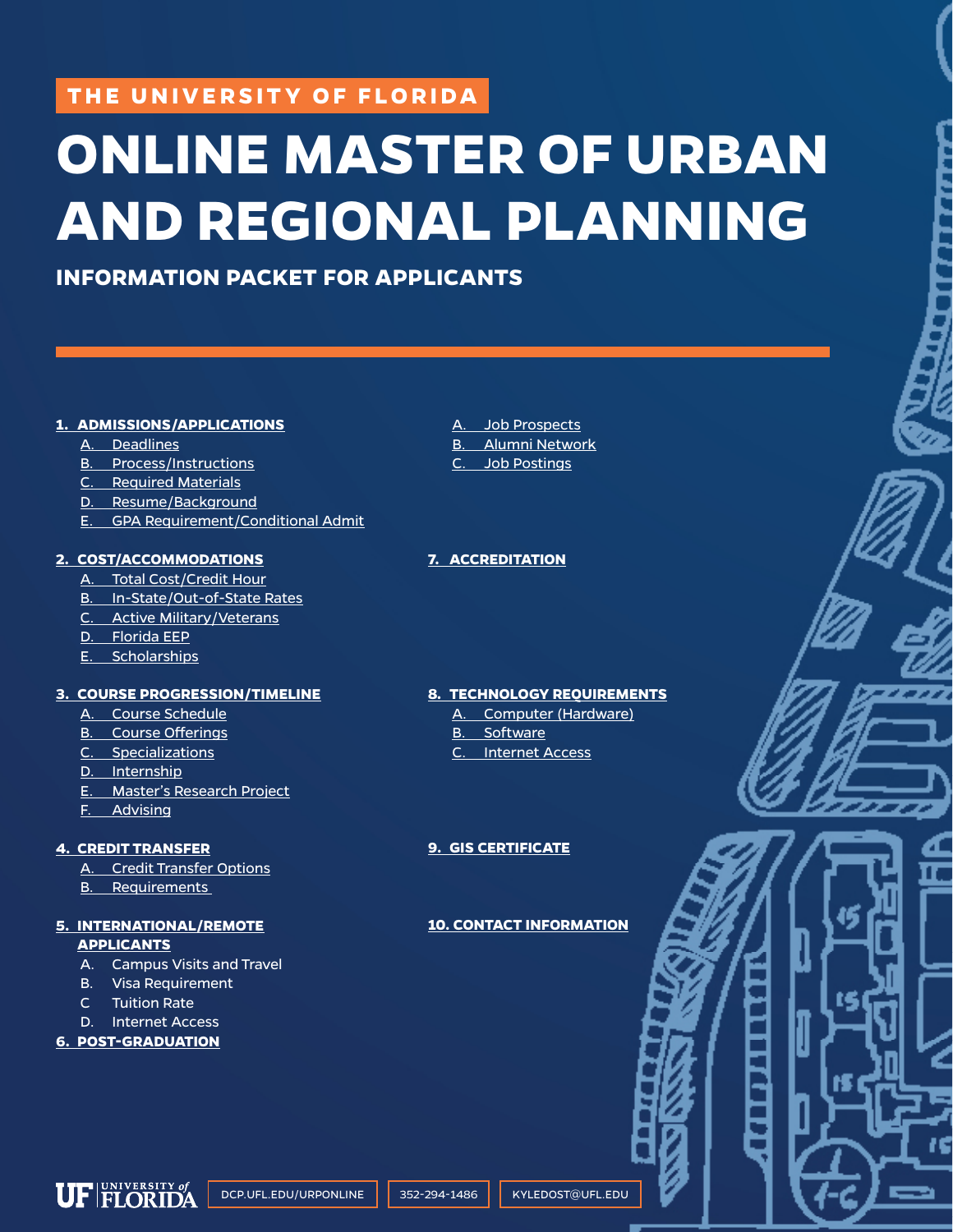# **1. ADMISSIONS/APPLICATIONS**

#### <span id="page-1-0"></span>A. **APPLICATION DEADLINES**

Deadlines for applications are typically early-July for a Fall (August) start, and mid-November for a Spring (January) start.

## B. **PROCESS/INSTRUCTIONS**

[Please read our Admissions Guide carefully \(link\).](https://bit.ly/3n0B1eY) Applications are reviewed on a rolling basis, and a decision can typically be reached within about 2-3 weeks once all materials are received.

#### C. REQUIRED MATERIALS

The following application materials are required for both the on campus and online MURP programs at UF:

- Transcripts (3.0+ GPA)
- Resume/CV
- Personal Statement
- Statement of Intent
- Letters of Recommendation (3) at least two (2) must be academic if graduated within last 3 years
- GRE is no longer required!

Note: international applicants must provide additional documentation

#### D. RESUME/BACKGROUND

We accept applicants from all professional and academic backgrounds! Backgrounds like public administration, law, engineering, geography, public health, liberal arts, and beyond are welcomed in the planning community, and help to diversify the field.

#### E. GPA REQUIREMENT/CONDITIONAL ADMIT

While our bachelor's GPA standard is 3.0+, we do look for academic improvement in both the upper-level courses, as well as any additional degrees. Keep in mind we review your application comprehensively.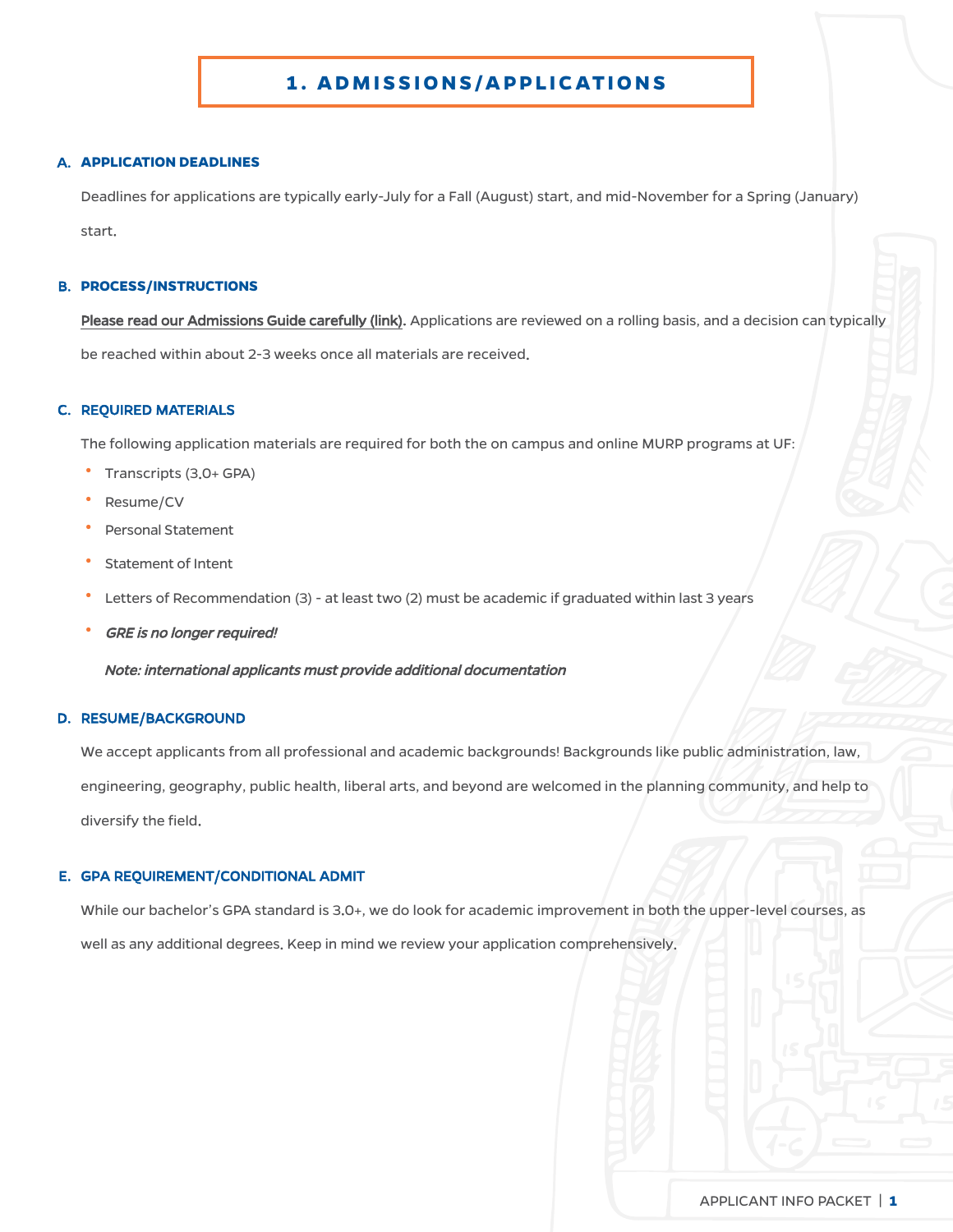# **2. COST/ACCOMMODATIONS**

#### <span id="page-2-0"></span>**A. TOTAL COST/CREDIT HOUR**

The cost of the program is \$865 per credit hour (all tuition and fees included). The Program is 52 credits; this puts the total cost of the degree at \$44,980. Please keep in mind no travel or relocation is required, and there are no administrative or additional fees.

#### **B. IN-STATE/OUT-STATE RATES**

Our tuition is a flat rate, regardless of location; there is no in-state, out-of-state, or international differential. Please see above for more information.

#### **C. ACTIVE MILITARY/VETERANS**

The University of Florida, as well as our online Program, honors our active and retired military by accepting the GI Bill. Please contact [UF Veterans Affairs](http://veterans.ufl.edu/) for further details on tuition reimbursements.

#### **D. FLORIDA EEP**

Unfortunately, our Online Program cannot accept Florida Employee Education (Florida EEP) tuition waivers at this time. However, State of Florida employees do have alternative tuition reimbursement options. We encourage applicants to reach out to their individual employers for more information on tuition reimbursement.

#### **E. SCHOLARSHIPS**

Unfortunately, the Online MURP program cannot offer scholarship at this time. However, we do offer professional development/conference stipends for active students. Additionally, we periodically offer opportunities for online students to engage in paid research projects.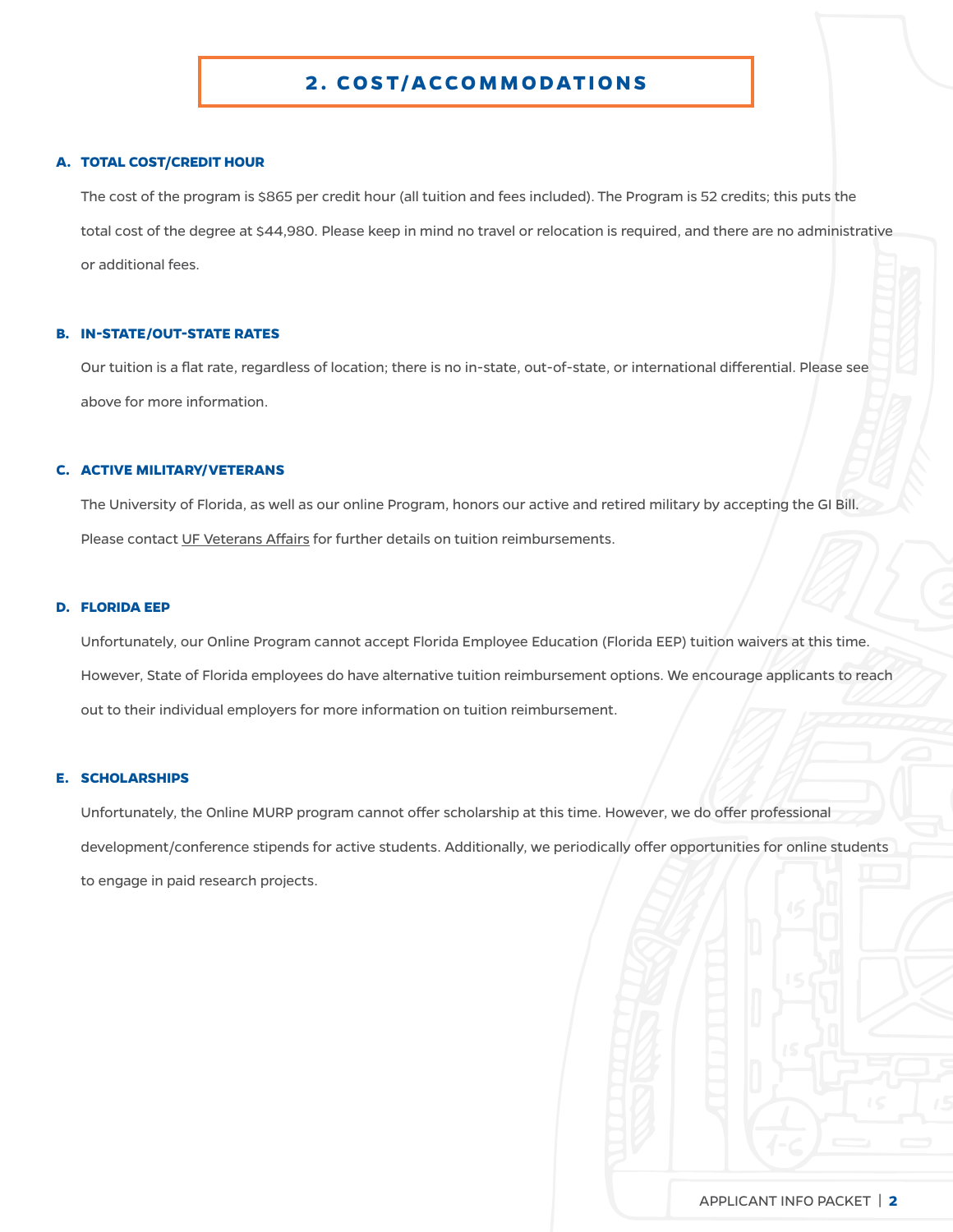## **3. COURSE PROGRESSION/TIMELINE**

#### <span id="page-3-0"></span>**A. COURSE SCHEDULE**

Our courses are offered in the University of Florida's stanard terms (16 weeks Fall/Spring, 13 weeks/Summer). Most students take 2 courses (6 credit hours) each semester. Our program is extremely flexible: feel free to take as many or as few courses as you'd like, take a break for a semester and re-join us - you set your own pace!

#### **B. COURSE OFFERINGS**

We offer a comprehensive suite of courses, with subject areas including Sustainability + Resiliency, International Development, Urban Economics, GIS (including a GIS Certificate), Land Use Law, Transportation Planning, and more. Please see a full list of our courses and their syllabi on our website.

#### **C. SPECIALIZATIONS**

Our program is a comprehensive and holistic urban planning program. When students graduate from our program, they can be confident that they are truly masters of the planning field. Additionally, students can take suites of courses to hone specific skills, like urban design, GIS, sustainability, international planning, and more. Please see a full list of our courses and their syllabi on our website.

#### **D. INTERNSHIP**

A 1-credit internship is required for our program. The internship must span a semester (12 - 16 weeks), and must be planning-related. We do offer an in-lieu-of internship option for students who have at least 3 years of full-time, planningrelated professional experience. Please contact the Department's Internship Coordinator, Kyle Dost, for more information at kyledost@ufl.edu.

#### **E. MASTER'S RESEARCH PROJECT**

A 6-credit research project is required of all online students. The research project is similar to a thesis, in that it is based in research, case studies, or best practices; it requires a thoroughly-written research paper and defense presentation. Each student is granted a committee, and is able to choose their Chair and Co-Chair, depending on their preferences and subject area. The research project must be completed during your final semester. Examples of previous Master's Research Projects can be accessed via the [University of Florida's Institutional Repository.](https://ufdc.ufl.edu/ufirg/results/?t=%22urban%20and%20regional%20planning%20terminal%20project%22&t=%22urban%20and%20regional%20planning%20terminal%20project%22)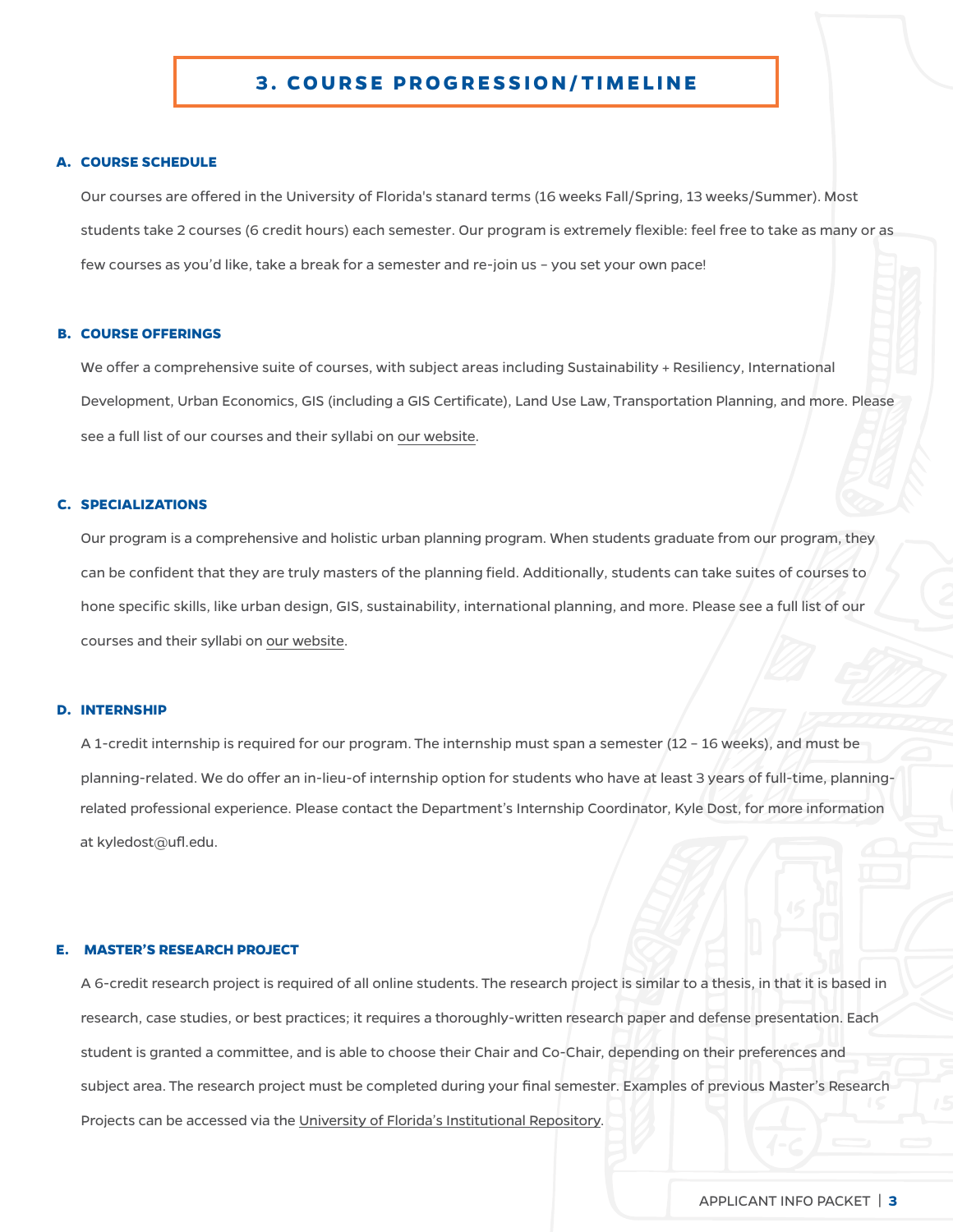#### <span id="page-4-0"></span>**F. ADVISING**

Each student's program trajectory is curated individually, based on preferred timeline and subject specialization. The student advisor is Kyle Dost, the Assistant Director of the Program. Each student receives a Program of Study checksheet which allows them to plan and track progress throughout their program. Typically, students check in with their Program Advisor and determine appropriate courses throughout their program, if not prior to each semester.

# **4. CREDIT TRANSFER**

#### **A. CREDIT TRANSFER OPTIONS**

Students are eligible to transfer up to 9 credit hours from outside institutions; up to 15 credit hours can be transferred from within UF. Students must be accepted, active students (e.g. non-applicants) in order to determine which courses can transfer in.

#### **B. REQUIREMENTS**

The following are requirements for credit transfers:

- Course credit must have been earned within seven past (7) years
- A syllabus must be provided
- Will be reviewed by corresponding faculty, by subject area
- B grade (3.0) or higher
- Must be graduate-level coursework (e.g. not undergraduate level)
- Must relate or correspond to a similar course in the program

# **5. INTERNATIONAL/REMOTE APPLICANTS**

#### **A. CAMPUS VISITS AND TRAVEL**

There are no required campus visits or travel. You do not need to relocate, or travel to our campus or the U.S.

#### **B. VISA REQUIREMENTS**

There is no visa or international documentation required to attend our program. Only students enrolled in our campus program are eligible to apply for a student visa (Form I-20).

#### **C TUITION RATE**

The tuition rate is a flat rate for all students, regardless of location. See "Cost" Section for more details.

#### **D. INTERNET ACCESS**

You will need to have reliable and consistent access to internet or wifi in order to enroll in our online program.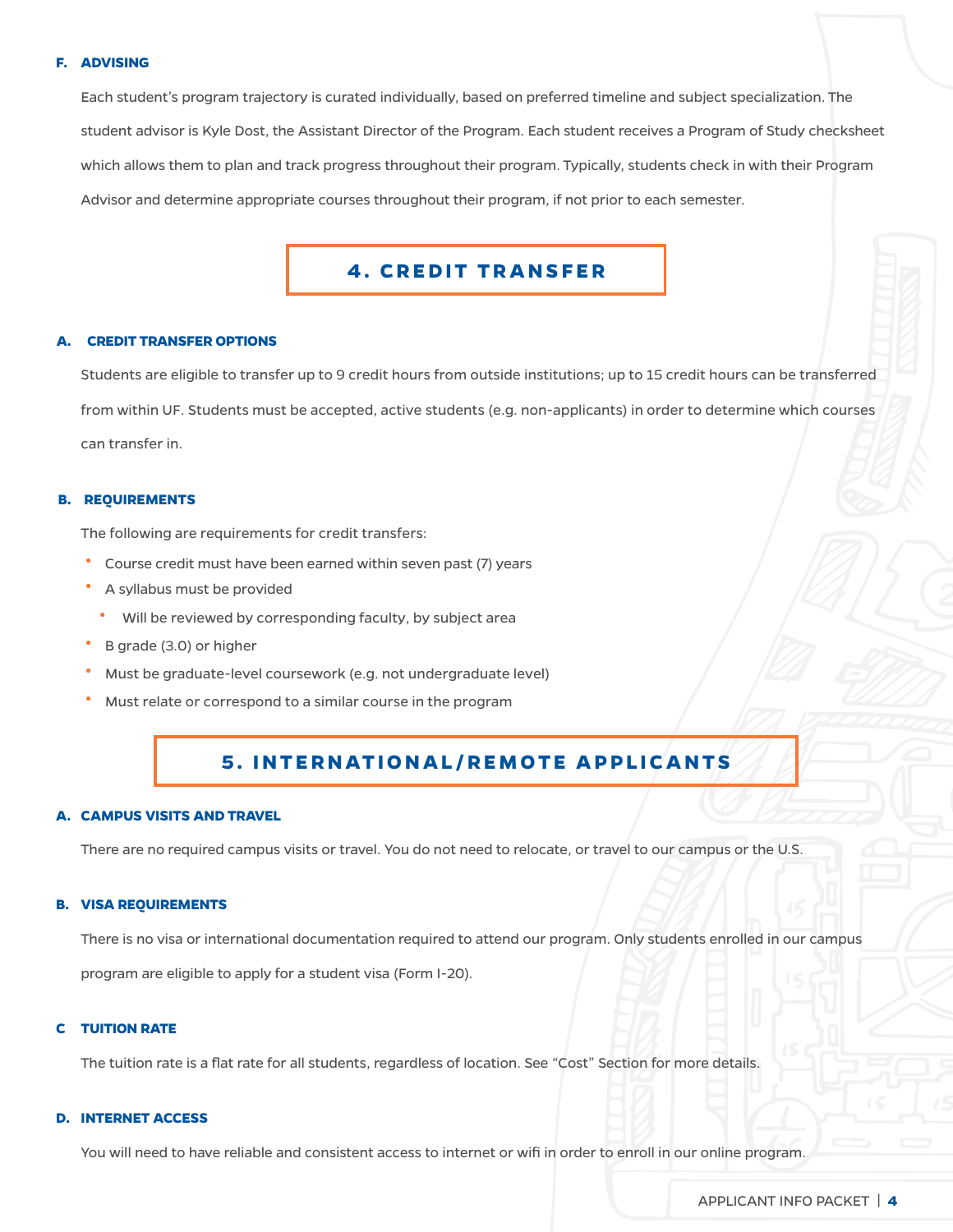# **6. POST-GRADUATION**

#### <span id="page-5-0"></span>**A. JOB PROSPECTS**

Planners can work in both the private- and public-sector. Many jobs are related to government contracts or positions, which makes them more stable than other fields. Typical urban planning jobs relate to zoning and comprehensive planning, urban design and density, transit- and transit-oriented development, land use, community engagement and representation, public health and the built environment, resilience and sustainability, and more.

#### **B. ALUMNI NETWORK**

The Gator Alumni network is strong – but our urban planning alumni network is almost stronger! We have alumni representing us across the state of Florida (from Miami to Tampa to Jacksonville), the United States (from Atlanta to California), and internationally (in the Netherlands, Indonesia, Brazil, Mexico, and beyond!).

#### **C. JOB POSTINGS**

As a student and alum, you'll have first access to strategic and multi-disciplinary job postings around the world. We circulate these daily, weekly, and monthly through our job boards and emails.

# **7. ACCREDITATION**

The University of Florida's Master of Urban and Regional Planning has earned the first-ever Certificate of Accreditation issued to an online planning program by the Planning Accreditation Board, or PAB.

Throughout 2019, the PAB reviewed the department's program as part of a seven-year reaccreditation review. This was the first opportunity to include the online master's degree as part of the program's review. At the review's conclusion, the PAB renewed UF's accreditation for seven years, the longest term available.

The PAB acknowledged UF's "exemplary record" in planning education and stated that it found "strong research by faculty; an on-campus program that addresses the critical concerns of the state; and a high-quality online degree program." In sharing its decision to accredit the ground-breaking online degree offering, the PAB said it was "impressed by the innovation of an online degree program and the seamless integration of this modality with the campus-based program."